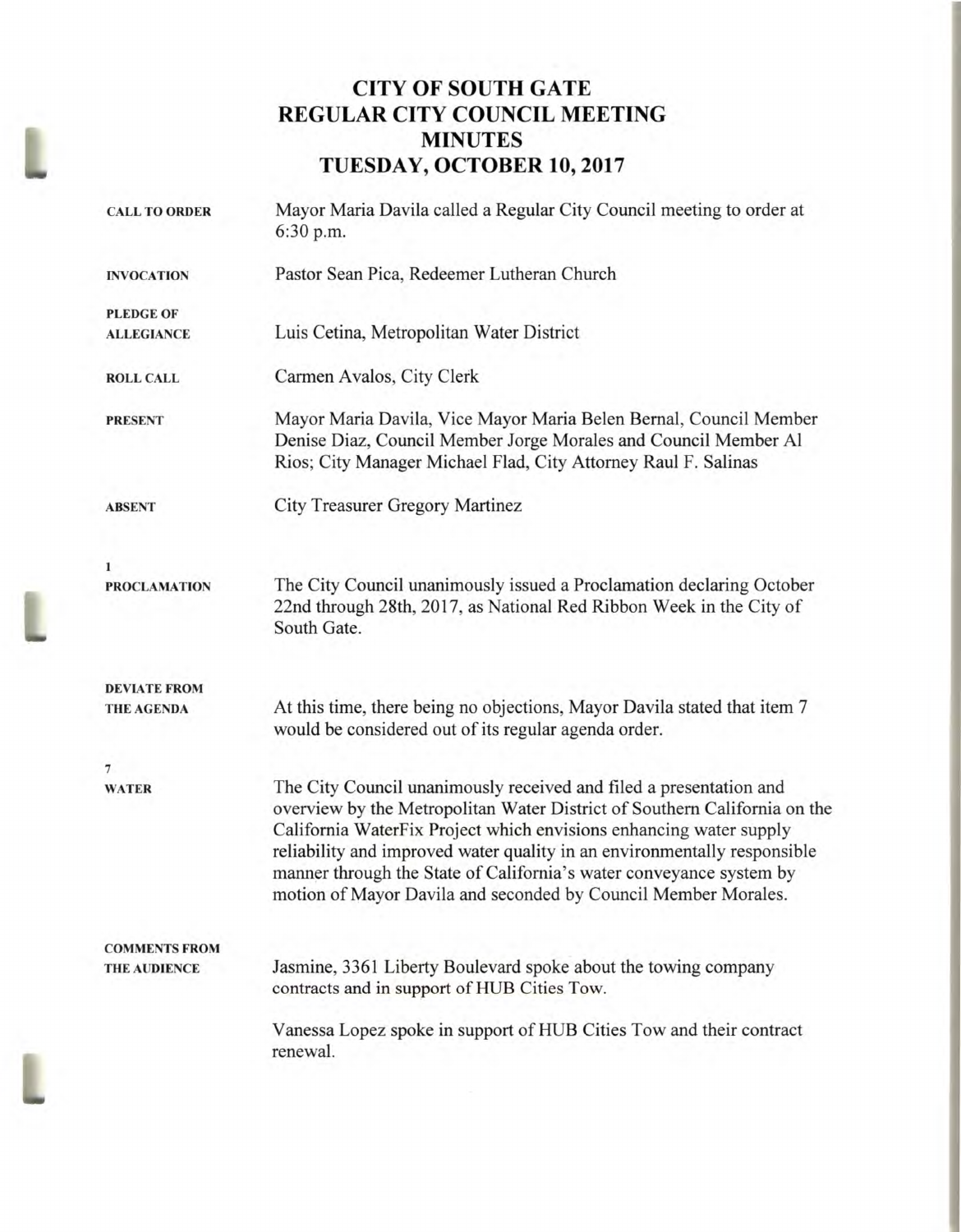## COMMENTS FROM THE AUDIENCE

CONTINUED Ronald Remis, 10001 Frontage Road spoke in support of HUB Cities Tow and their contract renewal.

> David Torres spoke in support of HUB Cities Tow and the effects his job has had on his life.

Gerardo Huerta spoke in support of HUB Cities Tow and the work that they do.

Mark Matthews spoke in support of HUB Cities Tow and wants the contract agreement renewed with the City of South Gate.

Alfonso Andrade spoke in support of HUB Cities Tow.

Tony Salinas spoke in support of HUB Cities Tow.

Joel Garcia spoke in support of HUB Cities Tow.

Seferina Terriquez spoke in support of HUB Cities Tow.

Victor Garcia spoke in support of HUB Cities Tow.

Daphine Santiago spoke in support of HUB Cities Tow.

Jimmy Shandu, owner of HUB Cities Tow provided an overview of his hardworking staff.

Tom Hall, 10505 St. James Avenue doesn't understand how the water meters are read and why the water bill is increasing. He also has concerns with traffic and speeding on St. James.

Nick Godoy, 8611 San Gabriel Avenue met with the City's Finance Director and received a lot of information on how the finances are set up for the City.

### REPORTS AND COMMENTS

FROM CITY OFFICIALS Art Cervantes, Director of Public Works provided an update on AB530 Working Group on the Los Angeles River Revitalization.

> Steve Costley, Deputy Director of Parks and Recreation announced that on November 4<sup>th</sup> South Gate Park will be hosting the Regional Fall Games for the Special Olympics.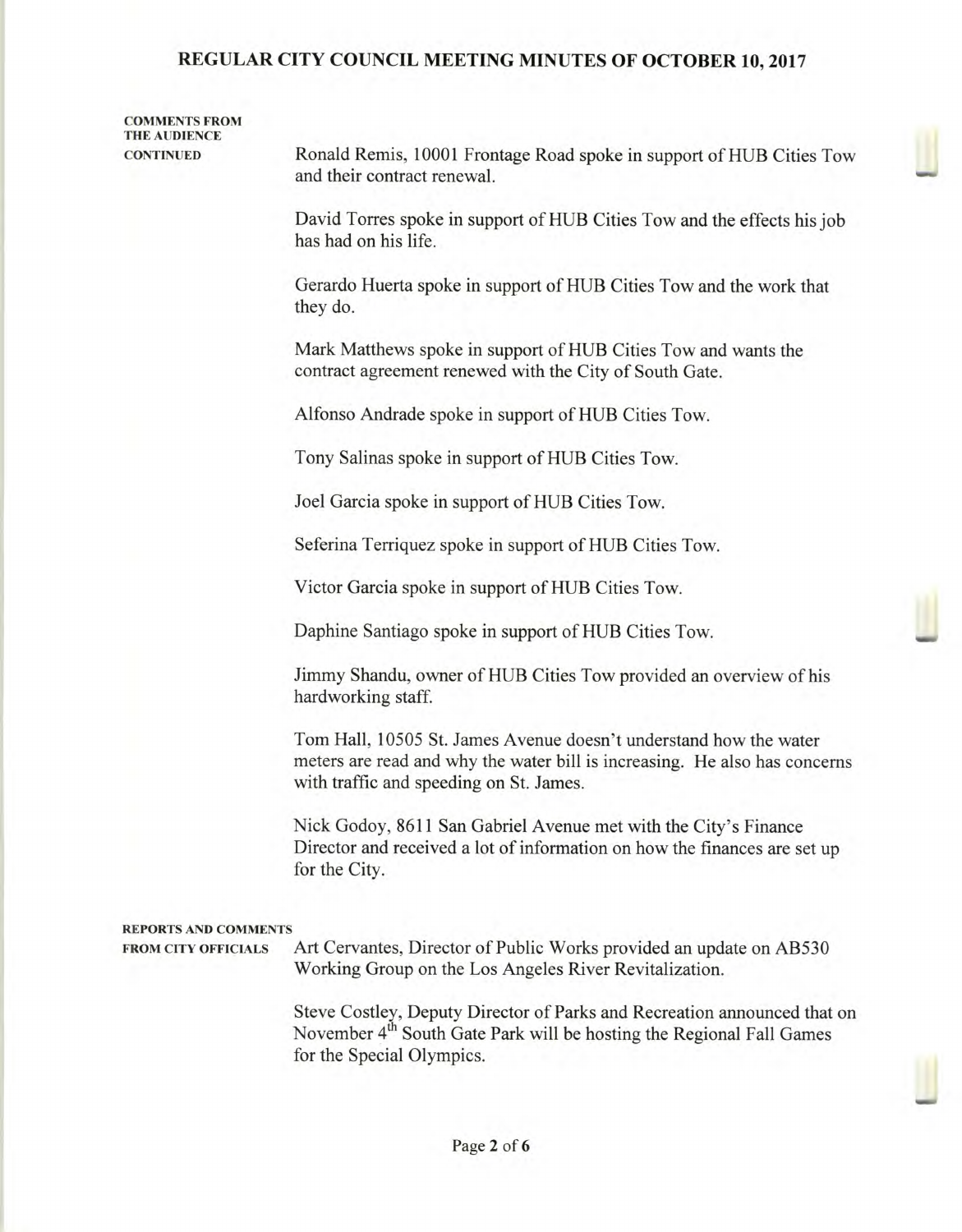| <b>CONTINUED</b>                                      | Joe Perez, Director of Community Development announced the 85 degrees                                                                                                                                                                                                                                                                                                  |
|-------------------------------------------------------|------------------------------------------------------------------------------------------------------------------------------------------------------------------------------------------------------------------------------------------------------------------------------------------------------------------------------------------------------------------------|
|                                                       | bakery and café just received their final inspection and is located in the El<br>Paseo Shopping Center. They are expected to open this weekend.                                                                                                                                                                                                                        |
|                                                       | Randy Davis, Chief of Police reminded everyone that Family Day in the<br>Park is this Saturday.                                                                                                                                                                                                                                                                        |
|                                                       | Council Member Diaz enjoyed the Dragon Boat Races this year.                                                                                                                                                                                                                                                                                                           |
|                                                       | Council Member Morales attended the California Contract Cities Fall<br>Educational Summit and the theme of this conference was environmental<br>policy.                                                                                                                                                                                                                |
|                                                       | Council Member Rios attended the Hispanic Heritage Festival at South<br>Gate Park and thanked the City Attorney for inviting Council to attend the<br>Habitat for Humanity Fundraiser.                                                                                                                                                                                 |
|                                                       | Vice Mayor Bernal stated that Habitat for Humanity has been a long time<br>partner with the City of South Gate and took advantage of the South Gate<br>Park mulch program.                                                                                                                                                                                             |
|                                                       | Mayor Davila attended a Domestic Violence Conference in Huntington<br>Park.                                                                                                                                                                                                                                                                                            |
| <b>CONSENT CALENDAR</b>                               | Agenda Items 2, 4, 5 and 6 were unanimously approved by motion of<br>Mayor Davila and seconded by Council Member Morales. Item 3 was<br>removed for separate discussion.                                                                                                                                                                                               |
| $\overline{\mathbf{2}}$<br><b>CITY - WIDE RECORDS</b> |                                                                                                                                                                                                                                                                                                                                                                        |
| <b>MGMT PROGRAM</b>                                   | The City Council unanimously adopted Resolution No. 7784 entitled $-A$<br>Resolution of the City Council of the City of South Gate authorizing the<br>destruction of obsolete records retained in City Hall and the Police<br>Department pursuant to Government Code 34090 of the Laws of the State<br>of California during consideration of the Consent Calendar; and |
|                                                       | Destruction subject to final review and approval by the City<br>a.<br>Attorney.                                                                                                                                                                                                                                                                                        |
| <b>EXCUSED FROM</b>                                   |                                                                                                                                                                                                                                                                                                                                                                        |
| <b>ITEM3</b>                                          | At this time, Council Member Morales was excused from participating on<br>item 3 and departed from the Council Chambers.                                                                                                                                                                                                                                               |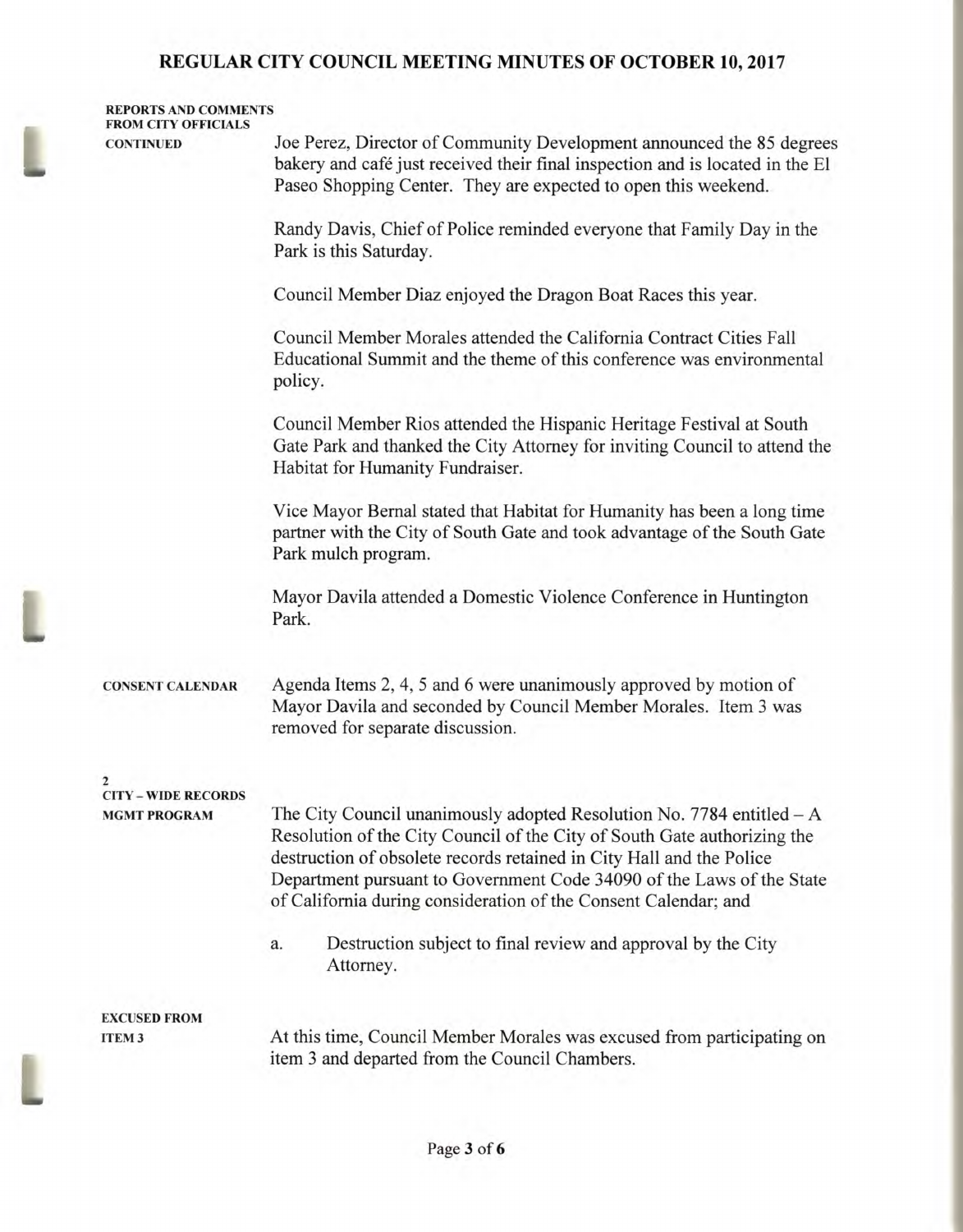3 LICENSES & PERMITS The City Council unanimously adopted Resolution No. 7785 entitled - A Resolution of the City Council of the City of South Gate declaring the City's intention to grant a ten-year term Franchise Agreement to World Oil Corp., a California Corporation, to lay and use pipelines and appurtenances in, on, along, across, upon and under the public streets, as the same now or may hereafter exist, within the City for the purpose of transmitting and distributing of petroleum and related products, for any lawful purpose, and setting a Public Hearing for November 28, 2017, to consider the introduction of an Ordinance granting the proposed renewal franchise agreement by motion of Mayor Davila and seconded by Council Member Dias. **ROLL CALL:** Mayor Davila, yes; Vice Mayor Bernal, yes; Council Member Diaz, yes; Council Member Rios, yes; Council Member Morales, absent. 4 WATER The City Council unanimously approved an Agreement (Contract 3377) with HydroScientific West for as-needed technical support services for the Supervisory Control and Data Acquisition System, for a three year term with a two year extension option, for an amount not-to-exceed \$30,000 annually during consideration of the Consent Calendar; and a. Authorized the Mayor to execute the Agreement in a form acceptable to the City Attorney. 5 TRANSPORTATION PLANNING/ADMIN The City Council unanimously approved a Funding Agreement (Contract 3378) with the Los Angeles County Metropolitan Transportation Authority to accept \$6,000,000 in Measure R Funds for the Firestone Boulevard Regional Corridor Capacity Enhancement Project (The Boulevard Project), City Project No. 476 TRF during consideration of the Consent Calendar; and a. Appropriated \$6,000,000 in Measure R Funds to The Boulevard Project, Account No. 311- 790-31-9447; and c. Authorized the Mayor to execute the Funding Agreement in a form

Page **4** of **6** 

acceptable to the City Attorney.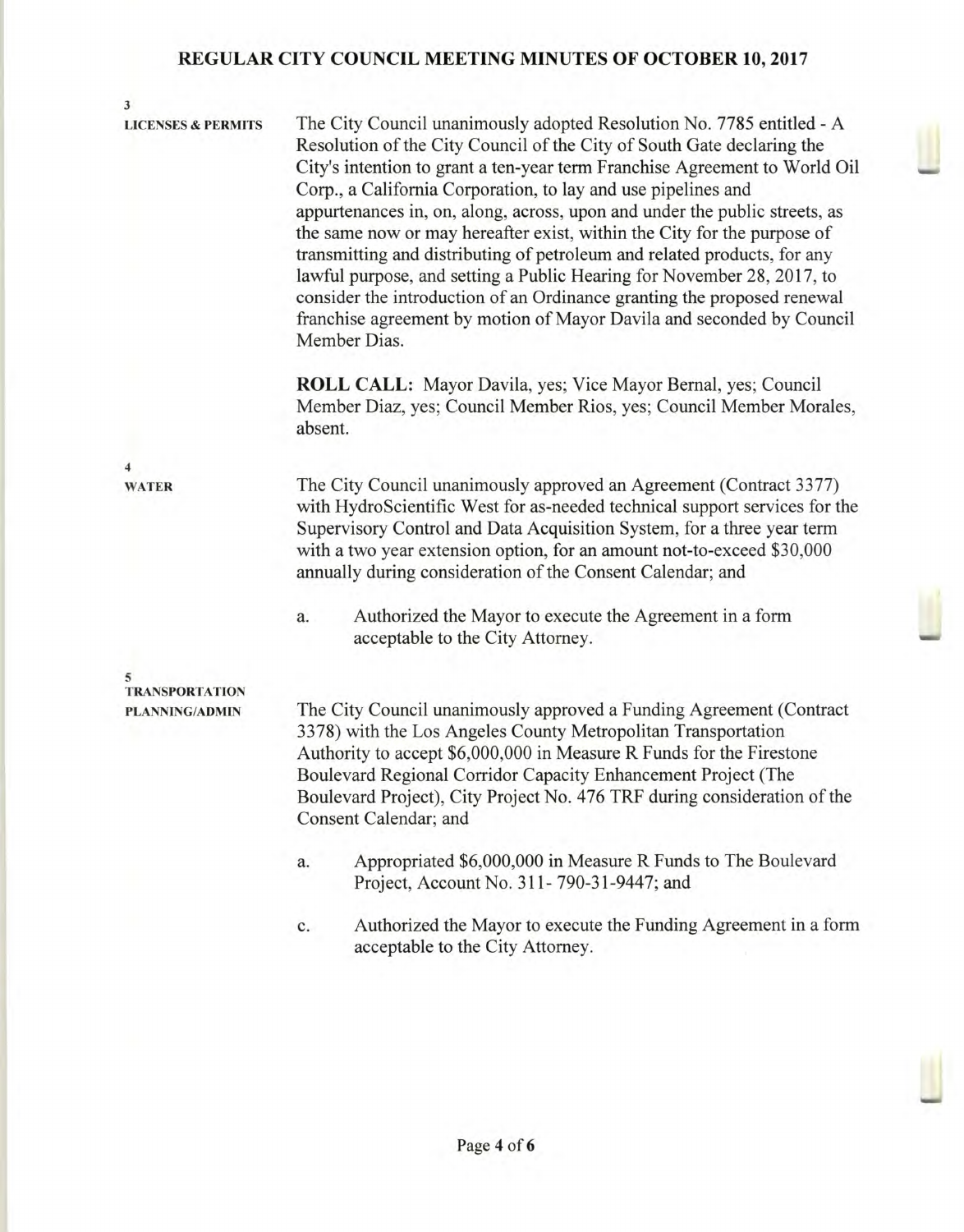L

| 6                                           |                                                                                                                                                                                                                                                                                                                                                                                                                                                         |
|---------------------------------------------|---------------------------------------------------------------------------------------------------------------------------------------------------------------------------------------------------------------------------------------------------------------------------------------------------------------------------------------------------------------------------------------------------------------------------------------------------------|
| <b>LEGAL OPERATIONS</b>                     | The City Council unanimously approved an Agreement (Contract 3379)<br>with the law firm of Telecom Law Firm, P.C., to provide specialized legal<br>services on wireless and wired telecommunication law during<br>consideration of the Consent Calendar; and                                                                                                                                                                                            |
|                                             | Authorized the Mayor to execute the Agreement in a form<br>a.<br>acceptable to the City Attorney.                                                                                                                                                                                                                                                                                                                                                       |
| <b>REJOINED MEETING</b>                     | City Council Morales rejoined the Council prior to the discussion on this<br>matter.                                                                                                                                                                                                                                                                                                                                                                    |
| 8                                           |                                                                                                                                                                                                                                                                                                                                                                                                                                                         |
| <b>HIGHWAYS/FREEWAYS</b>                    | The City Council unanimously approved the proposed Draft Comment<br>Letter on the Recirculated Draft Environmental Impact Report/<br>Supplemental Draft Environmental Impact Statement of the Interstate 710<br>Corridor Project, which is subject to additional revisions by the Director of<br>Public Works/City Engineer to further address the City's issues of concern<br>by motion of Council Member Morales and seconded by Mayor Davila;<br>and |
|                                             | Authorized the Director of Public Works/City Engineer to execute<br>a.<br>and submit the Comment Letter to Caltrans District 7, Division of<br>Environmental Planning.                                                                                                                                                                                                                                                                                  |
|                                             |                                                                                                                                                                                                                                                                                                                                                                                                                                                         |
| <b>WARRANTS AND</b><br><b>CANCELLATIONS</b> | The City Council unanimously approved the Warrants and Cancellations<br>for October 10, 2017 by motion of Vice Mayor Bernal and seconded by<br>Mayor Davila.                                                                                                                                                                                                                                                                                            |
|                                             | Total of Checks:<br>\$1,460,190.46                                                                                                                                                                                                                                                                                                                                                                                                                      |
|                                             | Voids:<br>(8,268.33)<br>S                                                                                                                                                                                                                                                                                                                                                                                                                               |
|                                             | Total of Payroll Deductions:<br>\$ 301,123.52                                                                                                                                                                                                                                                                                                                                                                                                           |
|                                             | Grand Total:<br>\$1,150,798.61                                                                                                                                                                                                                                                                                                                                                                                                                          |
|                                             | Cancellations: 73437, 73580                                                                                                                                                                                                                                                                                                                                                                                                                             |
|                                             |                                                                                                                                                                                                                                                                                                                                                                                                                                                         |